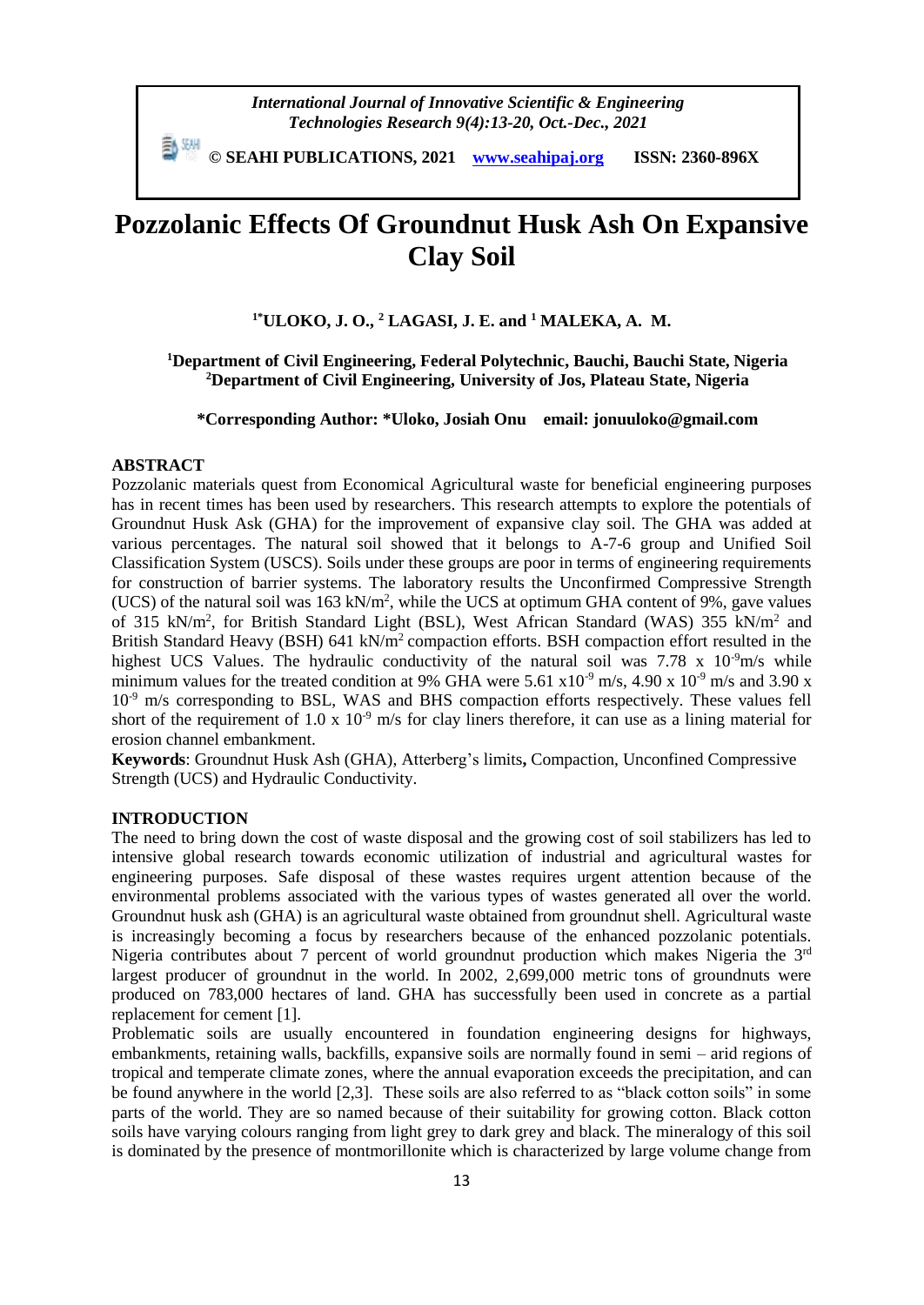wet to dry seasons and vice versa. Deposits of black cotton soil in the field show a general pattern of cracks during the dry season of the year. Cracks measuring 70 mm wide and over 1 m deep have been observed and may extend up to 3 m or more in case of high deposits [4].

One of the parameters for the design of soil liners and covers for municipal solid waste (MSW) containment is hydraulic conductivity. For a soil to perform effectively as a waste containment barrier, it must achieve a hydraulic conductivity  $\leq 1 \times 10^{-9}$  m/s when compacted with percentages of

fines of 20 - 30%. Therefore, the design of earthen barrier has often been based on the assumption that hydraulic conductivity controls the rate of leachate migration [5].

Several investigators studied the efficacy of waste resources as materials for the design of waste containment barrier, for example, [6] in their study of the compatibility and attenuative properties of Blast Furnace Slag (BFS) found that compacted lateritic soil treated with up to 15% of BFS yielded hydraulic conductivity values required for good hydraulic barrier materials for prolong contact with the permeated fluid. Researchers, [7, 8, 9, 10, 11, 12, 13, 14, 15] have focused attention on the use of wastes resources that are locally available from industrial and agricultural waste to improve the engineering and allied properties of deficient soils. The conventional stabilizing agents (i.e. cement, lime and bitumen) have kept the cost of construction very exorbitant. Therefore, the use of agricultural and industrial wastes in construction works will improve the properties of problematic soils and reduce construction costs.

## **MATERIALS AND METHODS**

#### **Materials**

The Soil used in this study is naturally occurring black cotton soil (light grey in colour) obtained along Km 24 Gombe – Biu road in Yamaltu Deba Local Government Area of Gombe State. The soil was collected using the method of disturbed sampling. The location lies within latitude 10° 19'N and longitude 11° 30'E. In terms of extent of deposit, black cotton soils are not restricted to the study area but are wide spread throughout the North – Eastern Nigeria. The Groundnut husks were obtained in Bauchi, Bauchi Local Government Area of Bauchi State, Nigeria. The husk was burnt at the Department of Industrial Design, Abubakar Tafawa Balewa University, Bauchi, under a controlled temperature of 600°C Kiln. The temperature of burning was carefully monitored using a thermocouple.

## **Methods**

The GHA was prepared by burning groundnut shell in a kiln to a temperature of 600 degrees Celsius (°C). The oxide composition of GHA is presented in Table 2. Batches of the soil with GHA at step concentrations of 0 %, 3 %, 6 %, 9 %, 12% and 15% GHA by dry weight of soil were prepared by using the water content derived from moisture-density relationship plots for the treated soil. Index property tests on the natural and stabilized soils were carried out in accordance with the procedures outlined in [16, 17], respectively. Compaction tests were conducted using the BSL, WAS and BSH compaction energies. The BSL compaction involved compaction using the energy derived from a 2.5 kg rammer, falling through a height of 30 cm in a 1000 cm<sup>3</sup> mould. The soil was compacted in three equal layers, each receiving 27 blows. The WAS compaction, entails the energy derived from a 4.5 kg rammer falling through a height of 45 cm in a 1000 cm<sup>3</sup> mould. The soil was compacted in five layers, each layer subjected to 10 blows. The BSH compaction, entails compacting the soil using a rammer of 4.5kg mass falling through a height of 45cm in a 1000 cm<sup>3</sup> mould. The soil was compacted in three layers, each layer receiving 27 blows.

Specimens of soil + GHA were compacted at molding water contents using the three compactive efforts, the BSH and BSL compactions are the British Standard (BS) equivalents of the modified and standard Proctor compaction (ASTM D 1557 and ASTM D 698), respectively. The WAS or "intermediate" compaction consists of the energy derived from a 4.5kg rammer falling through 45.72cm onto five layers in a BS 1000 cmᵌ capacity mould each receiving ten blows (Osinubi,1998), the RBSL compaction is equivalent to the reduced proctor compaction suggested by Daniel and Benson (1990). The Unconfined compressive strength (UCS) test specimens were compacted at the three energy levels presented in the Table 1: The crushed specimen of sizes smaller than US Number 4 sieve (4.76mm aperture) were mixed with various proportions of GHA (5, 7.5, 10, 12.5, and 15%)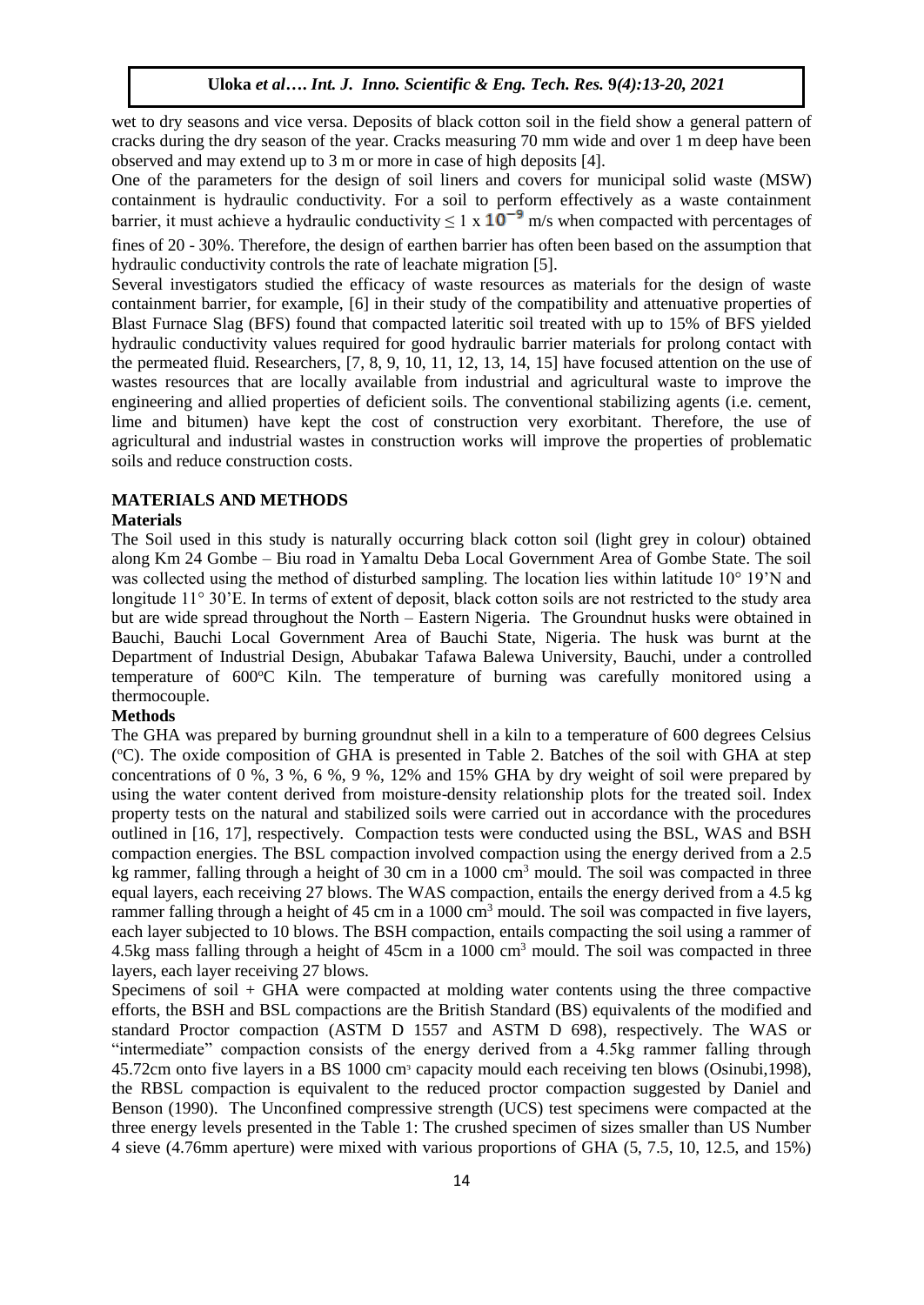**Uloka** *et al***….** *Int. J. Inno. Scientific & Eng. Tech. Res.* **9***(4):13-20, 2021*

moistened to various water contents mixed thoroughly by hand compacted thereafter using the energy levels investigated in the study.

| Table 1. Comparison of compaction test procedures |               |            |           |        |                       |  |  |  |
|---------------------------------------------------|---------------|------------|-----------|--------|-----------------------|--|--|--|
| Test procedure                                    | Weight of     | Height     | Number of | Number | Compaction            |  |  |  |
|                                                   | rammer $(kg)$ | of         | blows     | of     | energy                |  |  |  |
|                                                   |               | fall $(m)$ |           | layers | (kNm/m <sup>2</sup> ) |  |  |  |
| BS light compaction (BSL)                         | 2.5           | 0.3048     | 27        | 3      | 336.6                 |  |  |  |
| West African Standard (WAS)                       | 4.5           | 0.4570     | 10        |        | 1,008.7               |  |  |  |
| British Standard Heavy (BSH)                      | 4.8           | 0.4570     | 27        | 5      | 2,723.5               |  |  |  |

## **RESULTS AND DISCUSSION**

The results obtained for the natural soil (control) are summarized in Table 2. The soil was classified as  $A - 7 - 6$  in accordance with the American Association of State Highway and Transportation Officials (AASHTO) [18] classification system, and CL in accordance with the Unified Soil Classification System (USCS) [19]. The oxides compositions of the GHA used in the study is presented in Table 3. Chemical analysis test result of GHA revealed that it contains 15.63 % Calcium Oxide (CaO), 2.04% Iron Oxide (Fe<sub>2</sub>O<sub>3</sub>), 1.2 % Magnesium Oxide (MgO), 51.54 % Silicon Oxide  $(S<sub>i</sub>O<sub>2</sub>)$ , and 22.45 % Aluminum Oxide  $(A<sub>12</sub>O<sub>3</sub>)$ . Others are, 0.98% Sulphur Oxide  $(SO<sub>3</sub>)$ , 0.6% Phosphorous Pentaoxide (P<sub>2</sub>O<sub>5</sub>), 0.38 % Sulphur (S), Titanium Oxide (TiO<sub>2</sub>), Manganese Oxide (MnO), 3.98 % Loss on Ignition (LOI), and 0.38 % Others (trace elements). Therefore, the material satisfies the ASTM (1992) requirements for pozzolanic materials., which stipulates that the sum of silicon oxide (S<sub>i</sub>O<sub>2</sub>), aluminium oxide (Al<sub>2</sub>O<sub>3</sub>) and iron oxide (Fe<sub>2</sub>O<sub>3</sub>) should be  $\geq$  70 %. The utilization of this pozzolana for the treatment of problematic soils will go a long way in actualizing the aspirations of most developing countries in search of affordable construction materials.

| Property                                  | Quantity   |
|-------------------------------------------|------------|
| Percentage Passing BS No. 200 Sieve       | 83         |
| Clay Content $(\%)$                       | 43         |
| Silt Content (%)                          | 23         |
| Sand Content (%)                          | 34         |
| Liquid Limit, LL (%)                      | 68         |
| Plastic Limit, PL (%)                     | 46         |
| Plasticity Index PI (%)                   | 22         |
| Linear Shrinkage                          | 10         |
| <b>AASHTO Classification</b>              | $A-7-6$    |
| <b>USCS</b> Classification                | CL         |
| Maximum Dry Density, Mg/m <sup>3</sup>    | 1.45       |
| Optimum Moisture Content (OMC), %         | 22.9       |
| Unconfined Compressive Strength, $kN/m^2$ | 163        |
| Free Swell, FS (%)                        | 80         |
| Specific Gravity                          | 2.68       |
| Colour                                    | Light Grey |

**Table 2: Test result of black cotton soil**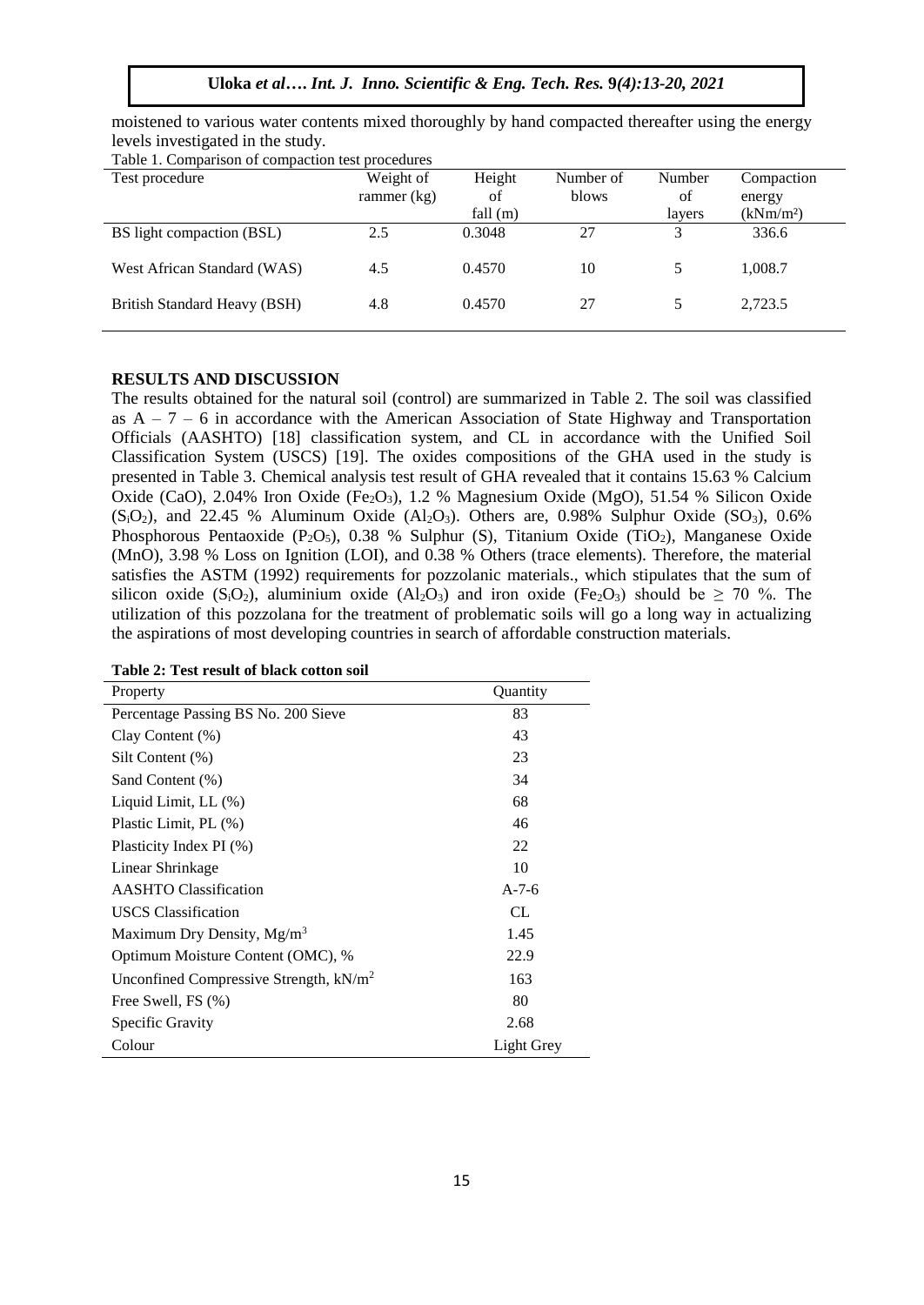# **Uloka** *et al***….** *Int. J. Inno. Scientific & Eng. Tech. Res.* **9***(4):13-20, 2021*

| Compound                       | Percentage |  |  |
|--------------------------------|------------|--|--|
| CaO                            | 15.63      |  |  |
| SiO <sub>2</sub>               | 51.54      |  |  |
| $Al_2O_3$                      | 22.45      |  |  |
| Fe <sub>2</sub> O <sub>3</sub> | 2.04       |  |  |
| MgO                            | 1.20       |  |  |
| SO <sub>3</sub>                | 0.93       |  |  |
| TiO <sub>3</sub>               | 0.13       |  |  |
| MnO                            | 0.05       |  |  |
| $P_2O_5$                       | 0.60       |  |  |
| S                              | 0.38       |  |  |
| LOI                            | 3.98       |  |  |
| Others                         | 1.67       |  |  |
| Total                          | 100        |  |  |
|                                |            |  |  |

#### **Table 3: Oxide Composition of GHA**

#### **Atterberg's Limits**

Fig. 1 shows the liquid limit as it decreases with GHA content and the plasticity index also in a similar manner. Consequently, there is the possibility of improvement in the workability of the soil by reducing the plasticity, as the GHA content also increase for the linear shrinkage test the value also reduce to a considerable limit (fig 1).



GHA Content (%)

Fig. 1: Variation of Atterberg's Limits with GHA Content

#### **Compaction characteristics**

All the compaction methods showed increase in maximum dry density with increasing GHA content from 3% to 12% (Fig.2), this may be attributed to agglomeration and flocculation of the GHA-Soil fraction. However, at 15% GHA content the MDD were almost the same as for the natural soil. The curves exhibited same trend throughout for all the compaction methods. The variation of OMC with GHA for the BS light WAS and BS heavy is shown in Fig. 2. There were increase in OMC with GHA content for the BSL and WAS compactive efforts. However, for BS heavy compaction a decrease at 10% and increase in OMC was observed at GHA content of 15%. The initial increase for BS light and WAS could have been as a result of increasing demand for water by various cat ions and the clay mineral particle for hydration reaction. Subsequent decrease might have been due to cat ion exchange reactions that cause the flocculation of clay particles.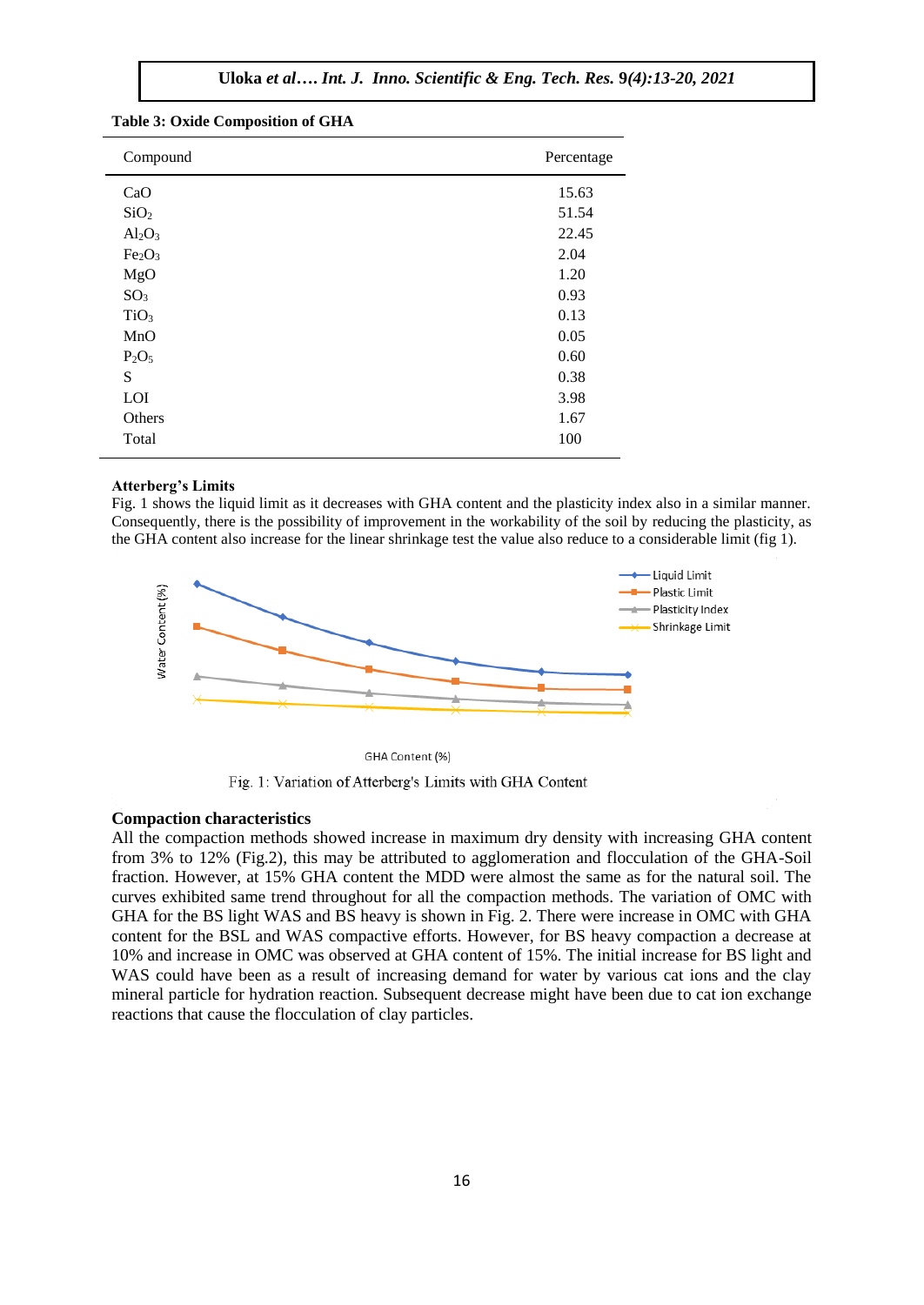

#### **Unconfined compressive strength (UCS)**

The UCS test result showed ,  $355kN/m^2$ , and  $641kN/m^2$  at 9% GHA content for all the compactive efforts this may due to the presence of just enough water for the pozzolana to react. The decrease in strength at higher GHA content for all the compactive efforts may be associated with insufficient water required for the pozzolanic reaction to complete because these samples have been prepared using water content obtained from compaction tests.



efforts

#### **Hydraulic conductivity**

Hydraulic conductivity generally decreases with increase liquid limit and plasticity index. An increase in GHA content corresponds to a decrease in the size of pore spaces in the soil, which tend to inhibit the flow of water through the compacted soil, hence lower values of hydraulic conductivity were obtain when the soil was treated with GHA than that of the natural soil. However, result obtained showed lowest value of hydraulic conductivity was obtained at 6% for BSL and BSH compactive efforts; and at 9% for WAS compactive effort. This may be due to molecular rearrangement during the formation of "Transitional Compounds" [20].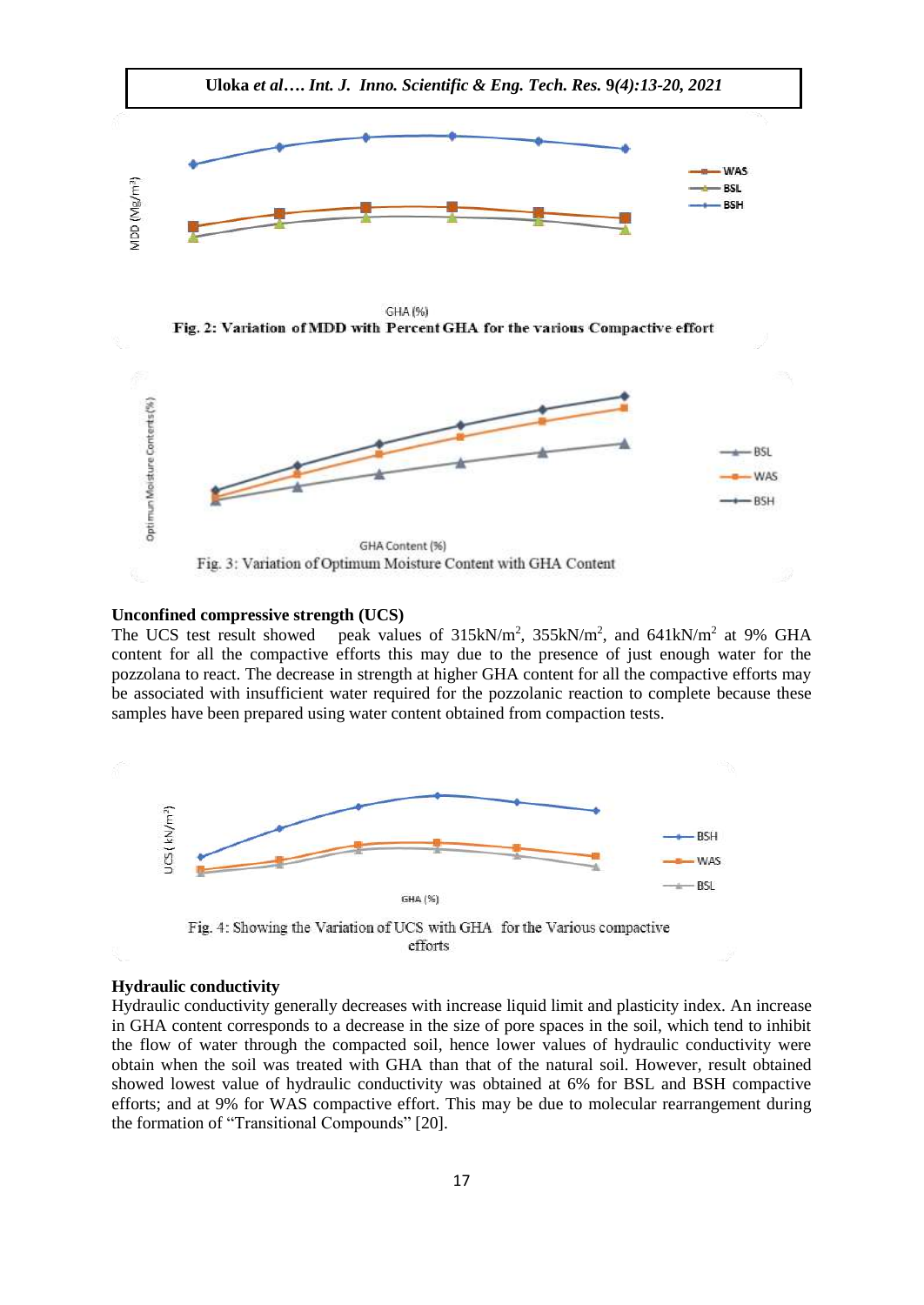

Moulding water content also affected the hydraulic conductivity of the soil. For the different compactive efforts, the moulding water content is seen to affect the hydraulic conductivity in a manner similar to it's effect on the Maximum Dry Density (MDD), with minimum value of hydraulic conductivity at near Optimum Moisture Content (OMC).

**Table 3. Effects of GHA on the Hydraulic Conductivity of the Compacted Soil**

| Method of  | Property                                       | $GHA(\%)$ |       |       |       |       |       |
|------------|------------------------------------------------|-----------|-------|-------|-------|-------|-------|
| Compaction |                                                | $\Omega$  | 3     | 6     | 9     | 12    | 15    |
| <b>BSL</b> | MDD (Mg/m <sup>3</sup> )                       | 1.40      | 1.45  | 1.48  | 1.48  | 1.47  | 1.43  |
|            | OMC(%)                                         | 13.26     | 14.24 | 15.12 | 15.92 | 16.62 | 17.24 |
|            | Hydr. Conduct. $(10^9 \text{m}^3/\text{s})$    | 7.70      | 6.20  | 5.60  | 5.60  | 6.10  | 6.80  |
| <b>WAS</b> | MDD (Mg/m <sup>3</sup> )                       | 1.44      | 1.50  | 1.53  | 1.53  | 1.51  | 1.48  |
|            | OMC(%)                                         | 13.47     | 15.04 | 16.45 | 17.69 | 18.77 | 19.70 |
|            | Hydr. Conduct. $(10^9 \text{m}^3/\text{s})$    | 6.80      | 5.50  | 4.90  | 4.90  | 5.30  | 5.80  |
| <b>BSH</b> | MDD (Mg/m <sup>3</sup> )                       | 1.71      | 1.79  | 1.83  | 1.84  | 1.82  | 1.78  |
|            | OMC(%)                                         | 13.96     | 15.67 | 17.18 | 18.49 | 19.60 | 20.52 |
|            | Hydr. Conduct. $(10^{-9} \text{m}^3/\text{s})$ | 5.40      | 4.40  | 3.90  | 3.90  | 4.20  | 4.50  |



Moulding Water Content (%)

Fig. 6: Showing Variation of Hydraulic Conductivity with Moulding Water Content (%)

## **CONCLUSIONS**

Generally, pozzolana are usually cheaper to obtain, have good resistance to sulphate attack and have the advantage of slowing hydration. Results obtained from previous studies [21] show that Groundnut Husk Ash (GHA) satisfies the test of pozzolanicity prescribed in BS 3892 part 1: 1982. The natural black cotton soil was classified as A-7-6 or CL in the AASHTO and USCS. Soils under this group are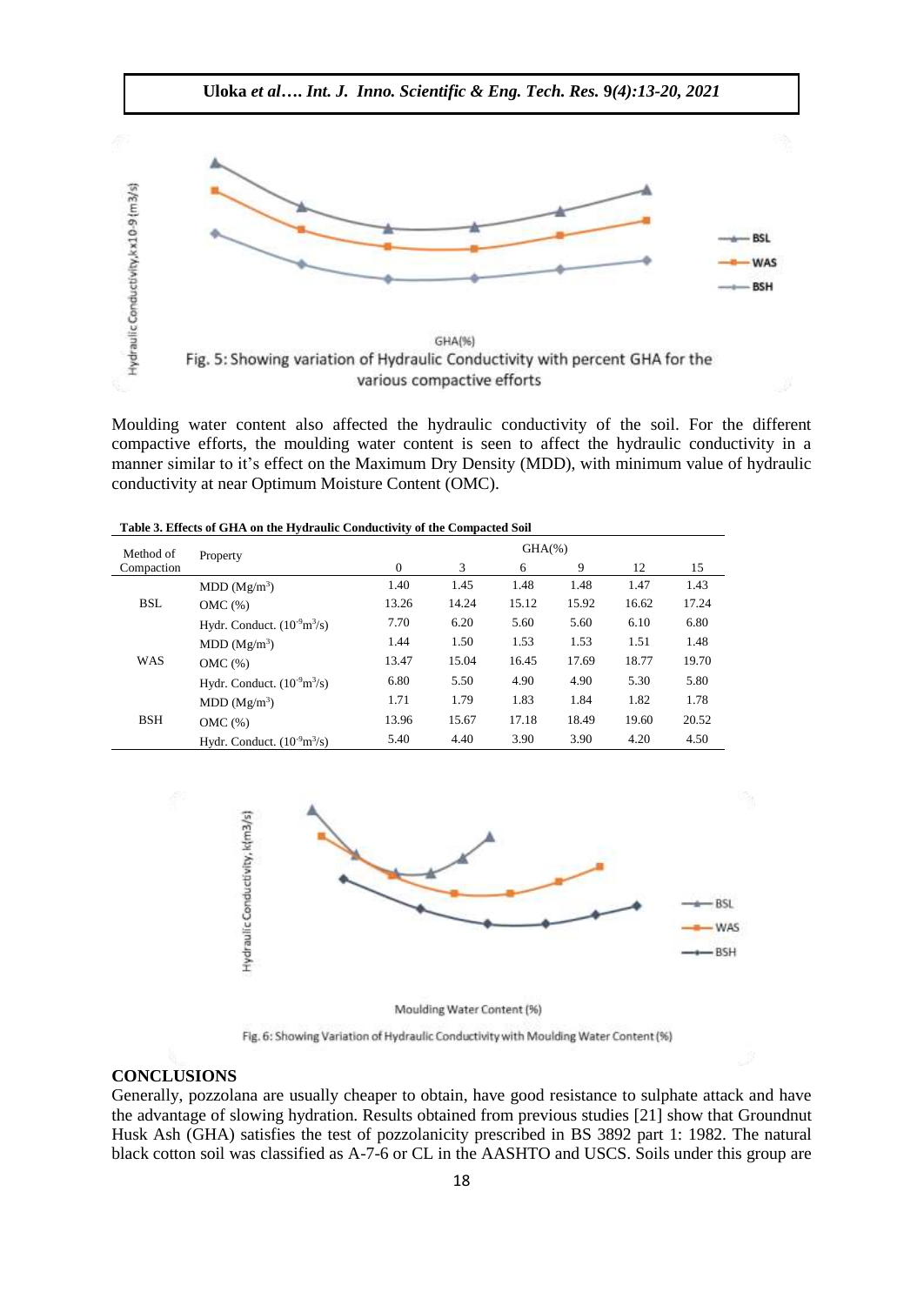of poor engineering benefit. Examination of the hydraulic conductivity of the black cotton soil at its natural state gives a value of 7.79 x  $10<sup>-9</sup>$  m/s but when treated with various percentages of Groundnut Husk Ash (GHA) all showed decrease in the hydraulic conductivity of the material, with lowest value of 3.30m/s at 9% GHA content and BSH compactive effort. Highest values of compressive strengths were achieved at GHA content of 9 % for all the compaction methods used (BSL, WAS and BSH) with values of 315 kN/m<sup>2</sup>, 355 kN/m<sup>2</sup>, 641 kN/m<sup>2</sup>, as shown in the values of UCS. Decreases recorded at 12% and 15% GHA contents for all the compactive efforts may be attributed to lack of sufficient water for the hydration of the GHA to complete it's reactions and attain sufficient strength. Also, there were variations in the MDD and OMC of the various compaction methods; this is ok even in the case natural soils without any form of additives. The result from this work indicated that GHA satisfies the test of pozzolanicity and improve the strength for the stabilization Black Cotton Soils.

## **ACKNOWLEDGEMENTS**

I want to thank my co-author for the support, constructive criticism and contributions towards this manuscript; and concern from other staff and student in the department especially the laboratory team

## **REFERENCES**

- [1] Alabadan, B. A., Olutoye, M. A.; Abolarin, M. S. and Zakariya, M. (2005) "Partial Replacement of Ordinary Portland Cement (OPC) with Bambara Groundnut Shell Ash (BGSA) in Concrete". Leonardo Electronic Journal of Practices and Technologies. Issue 6, 2005. Vol. 04.08, pp 43-48
- [2] Chen F.H., 1988. *Foundations on Expansive Soils*. Elsevier Scientific Publication Company, Amsterdam.
- [3] Warren, K.W. and Kirby, T.M. (2004). "Expansive clay soil: A widespread and costly geohazard". Geostarata, Geo-institute of the American Society Civil Engineers, Jan pp. 24-28
- [4] Adeniji, F.A. (1991). "Recharge function of vertisolic Vadose zone in sub-sahelian Chad Basin." *Proceedings 1st International Conference on Arid Zone Hydrology and Water Resource,* Maiduguri, pp.331-348
- [5] Osinubi, K. and Nwaiwu, C. (2006). "Design of Compacted Lateritic Soil liners and covers". Journal of Geotechnical and Geo-environmental Engineering, 132(2):203-213
- [6] Osinubi, K. J. and Eberemu, A. O. (2009). Desiccation-induced shrinkage of compacted lateritic soil treated with bagasse ash. The twenty-fourth international Conference on Solid Waste Technology and Management
- [7] Osinubi, K. J. (1997). 'Soil stabilization using phosphatic waste.' Proceedings 4th Regional Conference on Geotechnical Engineering, GEOTROPIKA '97, Johor Bahru, Malaysia, 11 -12 November, pp  $225 - 244$ .
- [8] Osinubi, K. J. (2000a). "Stabilization of tropical black clay with cement and pulverized coal bottom ash admixture". In: Advances in Unsaturated Geotechnics. Edited by Charles D. Shackelford, L. Houston and Nien-Yui Chang. ASCE Geotechnical Special Publication, No.99, pp 289-302.
- [9] Moses, G. (2008) "stabilization of black cotton soil with ordinary portland cement Using Bagasse ash as admixture" IRJI Journal of Research in Engineering. Vol.5 No.3, pp 107-115.
- [10] Alhassan, M. and Mustapha, M.M. (2007). Effect of rice husk on cement stabilized laterite, *Leonardo Electronic Journal of Practices and Technologies,* 6(11): 47-58
- [11] Osinubi, K. J. and Medubi, A. B. (1997). "Evaluation of cement and phosphate weight admixture on tropical soil clay road foundation." *Proceedings of 4th International Conference on Structural Engineering Analysis and Modelling (SEAM 4)*, Kumasi, Ghana, Vol. 2, pp 297-307.
- [12] Medjo, E. and Riskowiski, G. (2004). "A procedure for processing mixtures of soil, cement and sugar can bagasse." *Agricultural Engineering International Journal of Scientific Research and Development.* Manuscript BC 990, 3:1-6